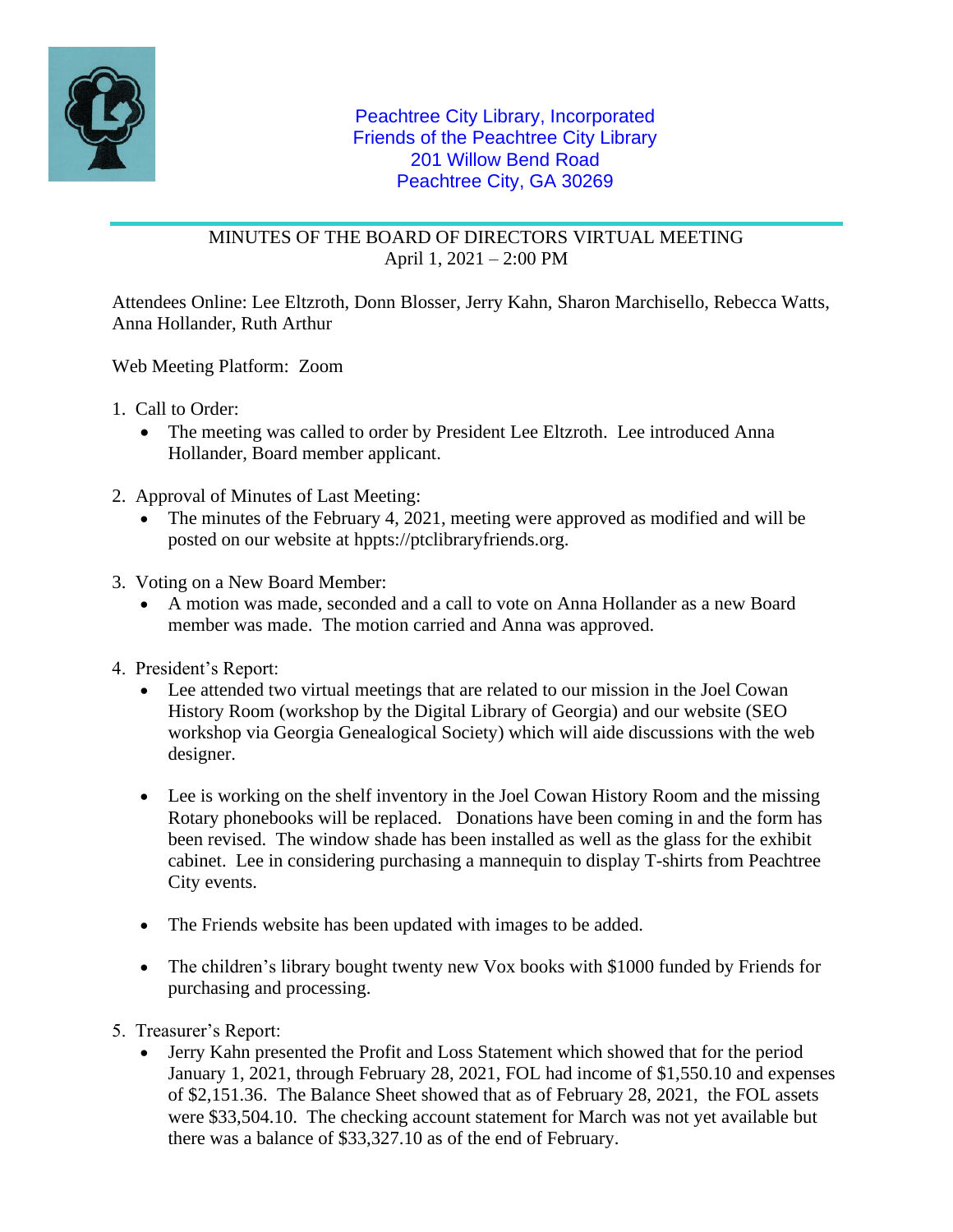• The 2021 Budget will need to be approved at the next Board meeting.

6. Secretary's Report:

- Membership: 93 members with 7 Sustaining members and 1 Patron.
- Report on FOGL meetings:
- February Coffee Chat, February 12: "How to Raise Funds During a Pandemic." Ideas included book sales - grab bag by genre, outdoor sales at farmers markets, craft markets, ball parks. Sell to local used bookstores, work with an on-line book seller. Partner with an art group to sell artwork inspired by literature, membership dues (incentives to join). Suggested putting balloons with signs around the library to point out items funded by Friends.
- February 26 Board meeting: April 16 was set for next Coffee Chat titled "Gaining and Retaining Members." Dan Aldridge met with potential new Friends groups in Bowman, Elberton and Ellenwood. Dan is looking into collaborating with North and South Carolina groups. Board voted to reduce membership fees to FOGL from \$50 to \$25. Those groups that have already paid the \$50 fee will receive a credit for year 2022. FOGL plans to revive the newsletter.
- March 25 Board meeting: April 16 Coffee Chat will start with an overview of how libraries are funded. Applications for FOGL awards will be due August 31 with announcements on October 15. The Board is considering changing the Author Grant to the Terry Kay Memorial Grant and will vote at the next meeting. FOGL plans to join the South Carolina Friends as they have joined the Georgia group.
- 7. Art Initiative:
	- Rebecca Watts reported that Honey Corbin is scheduling the rest of the year. She is working with Dave Nelson to plan a photography exhibit focusing on travel for July and August. There could be an upcoming sculpture exhibit. Rebecca also mentioned that Charlie Nelson had given to the History Room DVDs from Joel Cowan containing interviews.
- 8. Children's Library:
	- No report. Events are still virtual.
- 9. Volunteer's Report:
	- The volunteer application has been updated. There is still no training, but Cherese Cadet will soon meet with the trainers.
- 10. Library Announcements:
	- No announcements. The library is not yet taking used book donations.
- 11. Old News:
	- Lee continues to contact Lynn Cullen, the Author Grant guest author, and feels it will be a Zoom appearance in July or August.